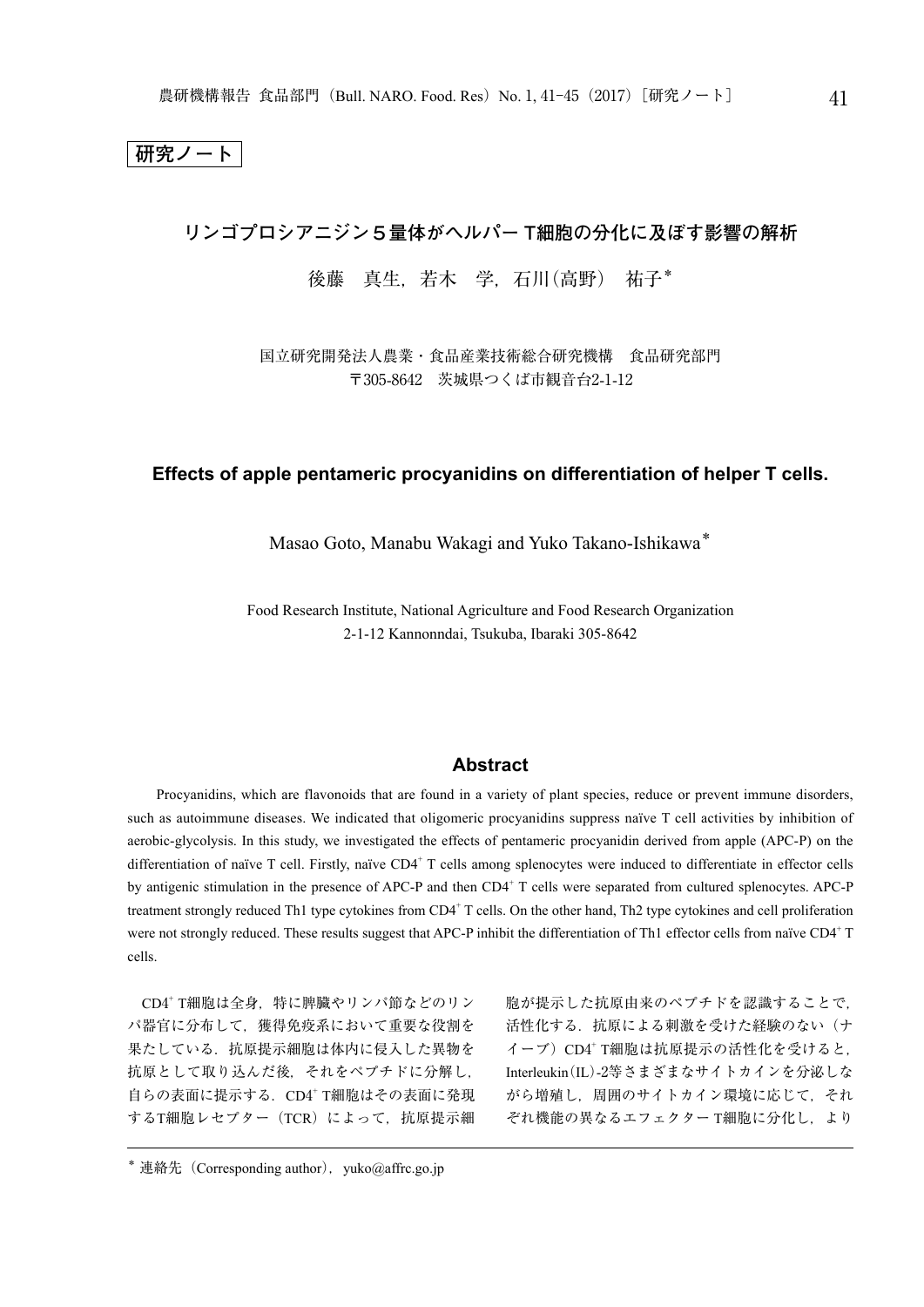効率的な異物の排除に働く.主なエフェクター T細胞 としてTh1細胞とTh2細胞がよく知られており、IL-12 とIFN-γによって誘導されるTh1細胞はIL-2,IFN-γな どのTh1型サイトカインを産生することにより細胞性 免疫を活性化し,IL-4によって誘導されるTh2細胞は IL-4, IL-10などのTh2型サイトカインを産生し, 液性 免疫を活性化する $^{1)}$   $^{2)}$ .

プロシアニジンはフラボノイドの一種であり、多く の植物に含まれるが,特にリンゴは人間のプロシアニ ジンの主要な摂取源である $3^{3/4}$ . プロシアニジンは $(+)$ -catechinと(-)-epicatechinの重合体であり,それぞれ 化学的性質が異なる多様な構造を持ち,炎症やアレル ギー,自己免疫疾患などへの効能が報告されているが  $^{5)-7)}$ ,作用機序については不詳であった.我々は,リ ンゴ由来のプロシアニジンオリゴマーが他のフラボノ イド類とは異なり、活性化したナイーブCD4+ T細胞の 好気的解糖を抑制することによって,IFN-γなどのサ イトカインの産生と細胞増殖を抑制するという新しい 免疫抑制機序を報告した $^{\rm 8)}$ .

しかしながら,プロシアニジンの摂取がヒトの病態 を改善する機序を解明するためには、ナイーブCD4+ T 細胞の活性化に加え,その後に起きるエフェクター細 胞への分化にプロシアニジンが及ぼす影響についても 解析する必要がある. 我々の以前の報告で、プロシア ニジンがナイーブCD4+ T細胞のサイトカイン環境を 大きく変化させることが示唆されたことから、本研究 では、ナイーブCD4+ T細胞の活性化を強く抑制したリ ンゴ由来のプロシアニジン5量体の存在下でナイーブ CD4<sup>+</sup> T細胞がどのようなエフェクター細胞に分化した のかを、細胞増殖能と産生するサイトカインによって 評価した. その結果. プロシアニジン5量体はナイー ブCD4<sup>+</sup> T細胞の分化に影響することが示唆されたので 報告する.

### **実験材料及び方法**

#### **1.試料**

リンゴプロシアニジン5量体(Apple procyanidin pentamer以下,APC-P)は農研機構果樹茶業研究部門 の庄司氏より供与された,リンゴ(Malus pumila cv. Fuji)搾汁から調整<sup>9)</sup>したものを用い、ダルベッコ-リ ン酸緩衝生理食塩水 (D-PBS; 和光純薬) に10 mg/mL となるように溶解した後,実験に使用するまで遮光密 閉状態で-30℃で保存した.後述する脾臓細胞を刺激 する抗原として卵白アルブミン(OVA grade V, SigmaAldrich) およびCD4<sup>+</sup> T細胞の刺激にはDynabeads Mouse T-Activator CD3/CD28 (以下, Dynabeads; ベリタス) を用いた.

#### **2.細胞および培地**

OVAに特異的なT細胞受容体を発現するDO11.10マ ウス(16週齢,雄性)から採取した脾臓の初代細胞を 用い,牛胎児血清(PAA laboratories)10 %,2-メルカ プトエタノール(50μM),ペニシリン(100 U/mL), ストレプトマイシン (100µg/mL) を含むRPMI-1640 培地(Sigma-Aldrich)を培養培地として,炭酸ガスイ ンキュベータ中(5%炭酸ガス, 37℃)で培養した. DO11.10マウス (Jackson laboratories) は(株)チャール ズリバーから購入し,当部門のバリアシステムの動物 飼育室において、市販標準飼料で繁殖·維持した. 本 動物実験は食品研究部門動物実験委員会の承認を得 て,同部門規定の動物実験ガイドラインに従い実施し た.

### **3.細胞培養**

細胞培養用6ウェルプレート (Nunc) に、マウスか ら得られた脾臓細胞 $(2\times10^7 \text{ cells/well})$ , APC-P $(25$  $\mu$ M), OVA (7.5 $\mu$ M) を計15 mL/wellとなるように培 養した.6日後,培養した脾臓細胞を回収し,3回洗 浄してAPC-Pを除去した後, CD4 (L3T4) MicroBeads, mouse(Miltenyi Biotec)を用いてCD4<sup>+</sup> T細胞を分離 した. 一方, APC-P処理を行わず上述と同様の操作 を行った細胞を対照とした. 細胞培養用96ウェルプ レート (Nunc) に, CD4<sup>+</sup> T細胞 (8×10<sup>4</sup> cells/well) と Dynabeads  $(2μL)$  を計300μL/wellとなるよう, 24 ~ 72 時間培養し,細胞増殖および培養上清中のサイトカ インの測定を行った.

### **4.各種測定**

T細胞増殖は,Dynabeadsによる刺激から70時間後 にBrdU chemiluminescent cell-proliferation ELISA kit (Roche Molecular Biochemicals)を用いて,指定された 手順に従って測定した.T細胞産生サイトカインは, Dynabeadsによる刺激から, IL-2とIL-4については24時 間後, IL-10とIFN-γについては72時間後に回収した 培 養 上 清 をMouse Cytokine ELISA Ready-SET-Go! kits (eBioscience)を用いて,指定された手順に従って測定 した.培養上清は測定に供するまで遮光密閉状態で-30 ℃で保存した.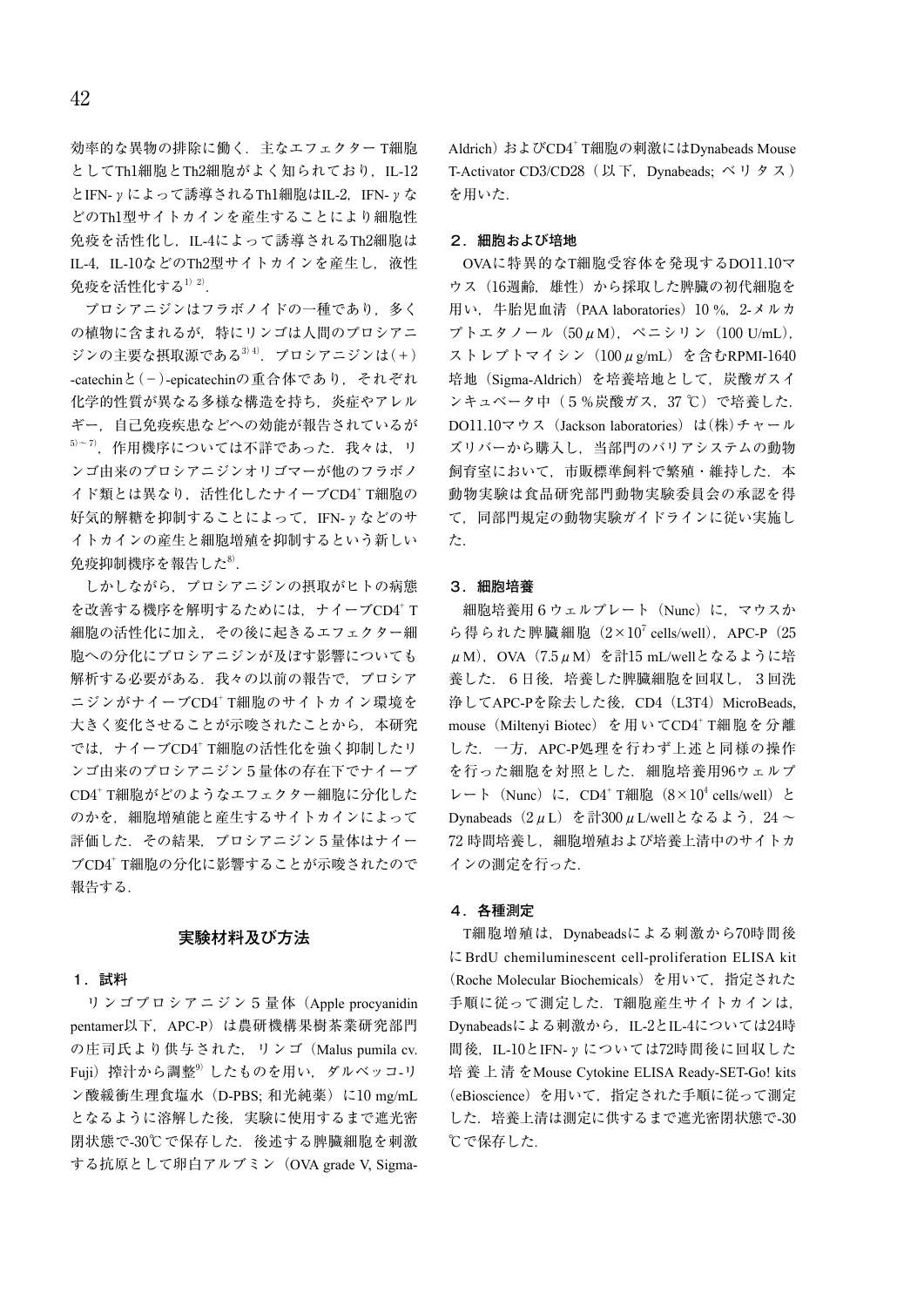#### **5.統計処理**

統計処理にはMicrosoft excel 2013を用い, 4回反復 行った結果を平均値±標準偏差(SD)で表し,スチュー デントのt-検定により、危険率5%以下を有意差あり と判定した(\*: *p*<0.05,\*\*: *p*<0.01).

## **実験結果および考察**

抗原刺激されたナイーブT細胞は自ら産生したサイ トカインなどに依存して、Th1細胞, Th2細胞等のエ フェクター T細胞に分化する. 我々は. 抗原刺激さ れたナイーブT細胞が産生するIFN-γがAPC-P処理に よって,Th2型サイトカインに比べて著しく減少する ことを明らかにしており<sup>8)</sup>, このことはAPC-Pはナイー ブT細胞がエフェクター T細胞に分化するためのサイ トカイン環境をTh2型に偏らせたことを示唆する. そ こでAPC-PがナイーブT細胞のエフェクター T細胞へ の分化に与える影響を明らかにするために、APC-P存 在下で抗原刺激によって分化を誘導したCD4+ T細胞を 刺激し、免疫応答を評価した. 実験は、APC-P存在下 で抗原刺激して培養した脾臓細胞からCD4+ T細胞を単 離し、Dvnabeadsによって刺激し、IL-2産生能と細胞増 殖能を評価した.その結果,APC-P処理由来のCD4<sup>+</sup> T 細胞は対照に比べて細胞増殖能に有意な差は見られな かった (図1A) が, IL-2の産生は1/20程度であった (図 1B). IL-2はナイーブT細胞およびTh1細胞が主に産生 するサイトカインであることから,この細胞は少ない と考えられた.

APC-P存在下でOVAによりDO11.10由来脾臓細胞を 刺激し. 6日後にCD4+ T細胞を回収した. 回収した細 胞をDynabeadsで刺激し、細胞増殖能(A), 及びIL-2 の産生(B)をAPC-Pを添加しない対照と比較した. 4 反復行った結果を平均値±SDで表し,有意差検定を実 施し,危険率5%以下を有意差ありと判定した(\*\*: *p*  $< 0.01$ ).

そこで,Th1あるいはTh2細胞の指標であるTh1型・



**図1 APC-P存在下で分化させたCD4<sup>+</sup> T細胞のIL-2産生と細胞増殖クロマトグラム**



図2 APC-P存在下で分化させたCD4<sup>+</sup> T細胞のIFN-γ, IL-4, IL-10産生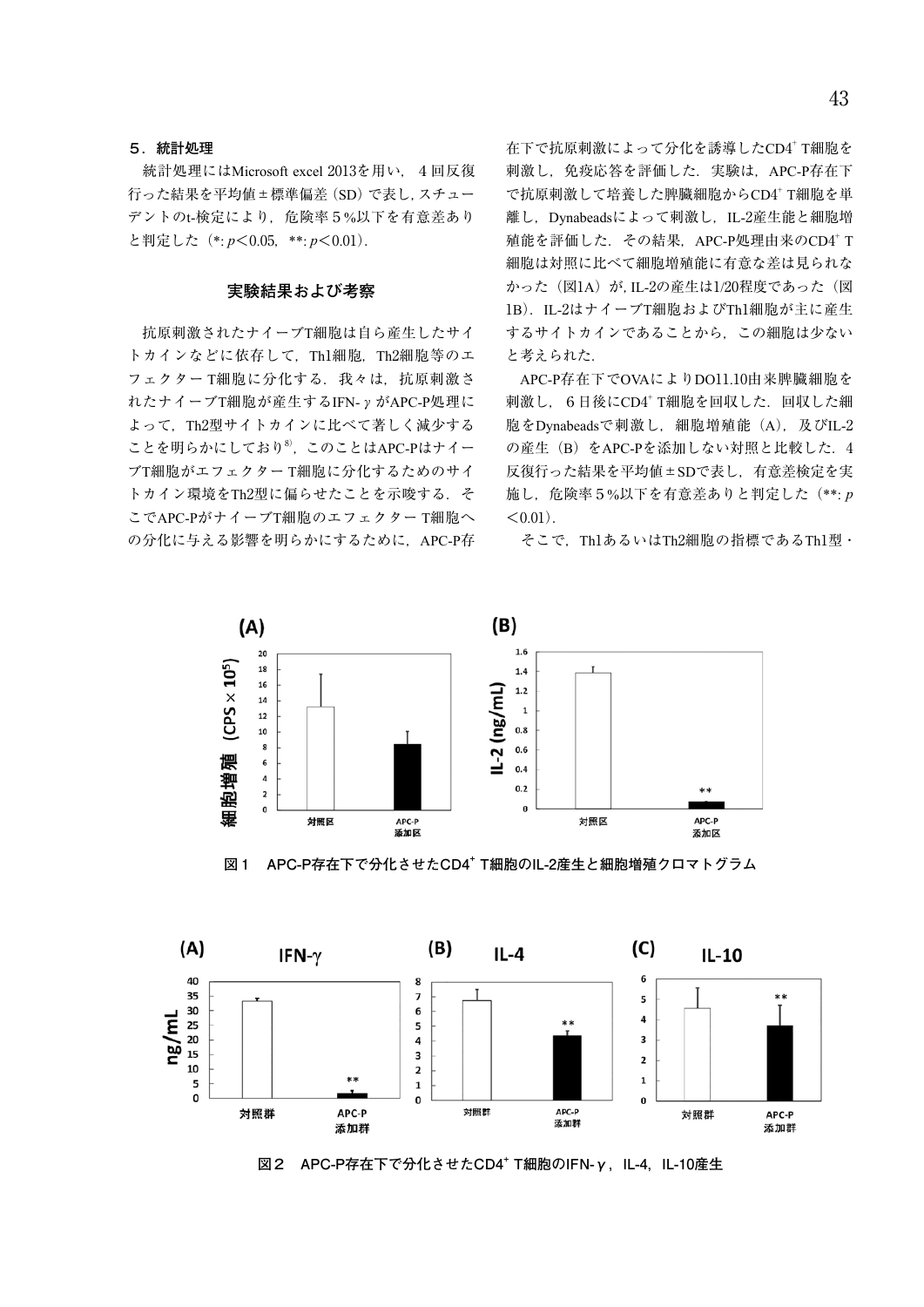Th2型サイトカインの産生について検討したところ, Th1細胞に特徴的なサイトカインであるIFN- $y^{10}$ は対 照に比べて約1/20の産生量であったが,Th2細胞に特 徴的なIL-4およびIL-10<sup>10)11</sup>は対照に比べて、それぞ れ約2/3,4/5の産生量であった(図2).

APC-P存在下でOVAによりDO11.10由来脾臓細胞を 刺激し. 6日後にCD4+ T細胞を回収した. 回収した細 胞をDynabeadsで刺激し,IFN-γ(A),IL-4(B),IL-10(C) の産生についてAPC-Pを添加しない対照と比較した. 4 反復行った結果を平均値±SDで表し,有意差検定を実 施し,危険率5%以下を有意差ありと判定した(\*\*: *p*  $< 0.01$ ).

以上の結果より、APC-P存在下で分化したT細胞に おいては対照に比べてTh1細胞や未分化なナイーブ CD4<sup>+</sup> T細胞の占める割合が大きく減少する一方で, Th2細胞は比較的維持されていることが示唆された. またAPC-P存在下ではナイーブT細胞はTh1細胞に分化 しにくいことが推測された.今後さらに,細胞表面マー カーなども活用し,Th1/Th2細胞について確認する予 定である.

本研究ではAPC-P処理によりCD4+ T細胞群はTh2細 胞が主体となっていることが示唆された. 近年, Th2 細胞の即時型アレルギーへの関与が注目されている が, APC-P処理下では炎症を誘導するIFN-γ<sup>12)</sup>の産生 が顕著に抑制され,T細胞の機能を抑制するIL-10産生  $11)$  が8割程度は維持されていることから、Th2細胞が CD4+ T細胞の主体であったとしても、免疫抑制的に働 くと予想される.このことはナイーブT細胞の活性化 抑制とともに,5量体などのオリゴマーを含むプロシ アニジンの自己免疫疾患や各種炎症疾患への効能に寄 与すると考えられるため,プロシアニジン5量体存在 下で誘導されたエフェクター細胞の機能や分化機序の 詳細などについて今後検討を進める予定である.

#### **要 約**

リンゴを初め様々な植物・農産物に含まれるプロシ アニジンには様々な免疫疾患への効能が報告されてい る. 我々はリンゴ由来のプロシアニジンが好気的解糖 の抑制を介してナイーブCD4+ T細胞の抗原特異的免疫 応答を抑制することを明らかにした. そこで、本研究 は,プロシアニジンによって免疫応答を抑制されたT 細胞が,その後どのようなエフェクター T細胞に分化 するかについて行った.その結果,プロシアニジン5 量体存在下ではナイーブCD4 <sup>+</sup> T細胞のTh1細胞への分

化が強く阻害されることが示唆された.

本研究の遂行にあたりサイトカインや細胞増殖の測 定などの技術的協力を頂いた山本充子氏,プロシアニ ジン5量体を供与してくださった農研機構果樹茶業研 究部門庄司俊彦氏に感謝の意を表します.

### **文 献**

- 1)Yang, J., Murphy, T.L., Ouyang, W. and Murphy, K.M. Induction of interferon-gamma production in Th1  $CD4<sup>+</sup>$  T cells: evidence for two distinct pathways for promoter activation. *Eur. J. Immunol*., **29**, 548-555 (1999).
- 2)Murphy, K.M., Ouyang, W., Farrar, J.D., Yang, J., Ranganath, S., Asnagli, H., Afkarian, M. and Murphy, T.L. Signaling and transcription in T helper development. *Annu. Rev. Immunol*., **18**, 451-494 (2000).
- 3) Hammerstone, J.F., Lazarus, S.A. and Schmitz, H.H. Procyanidin content and variation in some commonly consumed foods. *J. Nutr*. **130**, 2086–2092 (2000).
- 4) Gu, L., Kelm, M.A., Hammerstone, J.F., Beecher, G., Holden, J., Haytowitz, D., Gebhardt, S. and Prior, R.L. Concentrations of proanthocyanidins in common foods and estimations of normal consumption. *J. Nutr*., **134**, 613–617 (2004).
- 5) Shoji, T., Mutsuga, M., Nakamura, T., Kanda, T., Akiyama, H. and Goda, Y. Isolation and structural elucidation of some procyanidins from apple by lowtemperature nuclear magnetic resonance. *J. Agric. Food Chem*., **51**, 3806–3813 (2003).
- 6)Lotito, S.B., Actis-Goretta, L., Renart, M.L., Caligiuri, M., Rein, D., Schmitz, HH., Steinberg, FM., Keen, CL. and Fraga, CG. Influence of oligomer chain length on the antioxidant activity of procyanidins. *Biochem. Biophys. Res. Commun*., **276**, 945–951 (2000).
- 7)Miyake, M., Sasaki, K., Ide, K., Matsukura, Y., Shijima, K. and Fujiwara, D. Highly oligomeric procyanidins ameliorate experimental autoimmune encephalomyelitis via suppression of Th1 immunity. *J. Immunol*., **176**, 5797–5804 (2006).
- 8) Goto, M., Wakagi, M., Shoji, T. and Takano-Ishikawa Y. Oligomeric Procyanidins Interfere with Glycolysis of Activated T Cells. A Novel Mechanism for Inhibition of T Cell Function. *Molecules*., **20**,19014-19026 (2015).